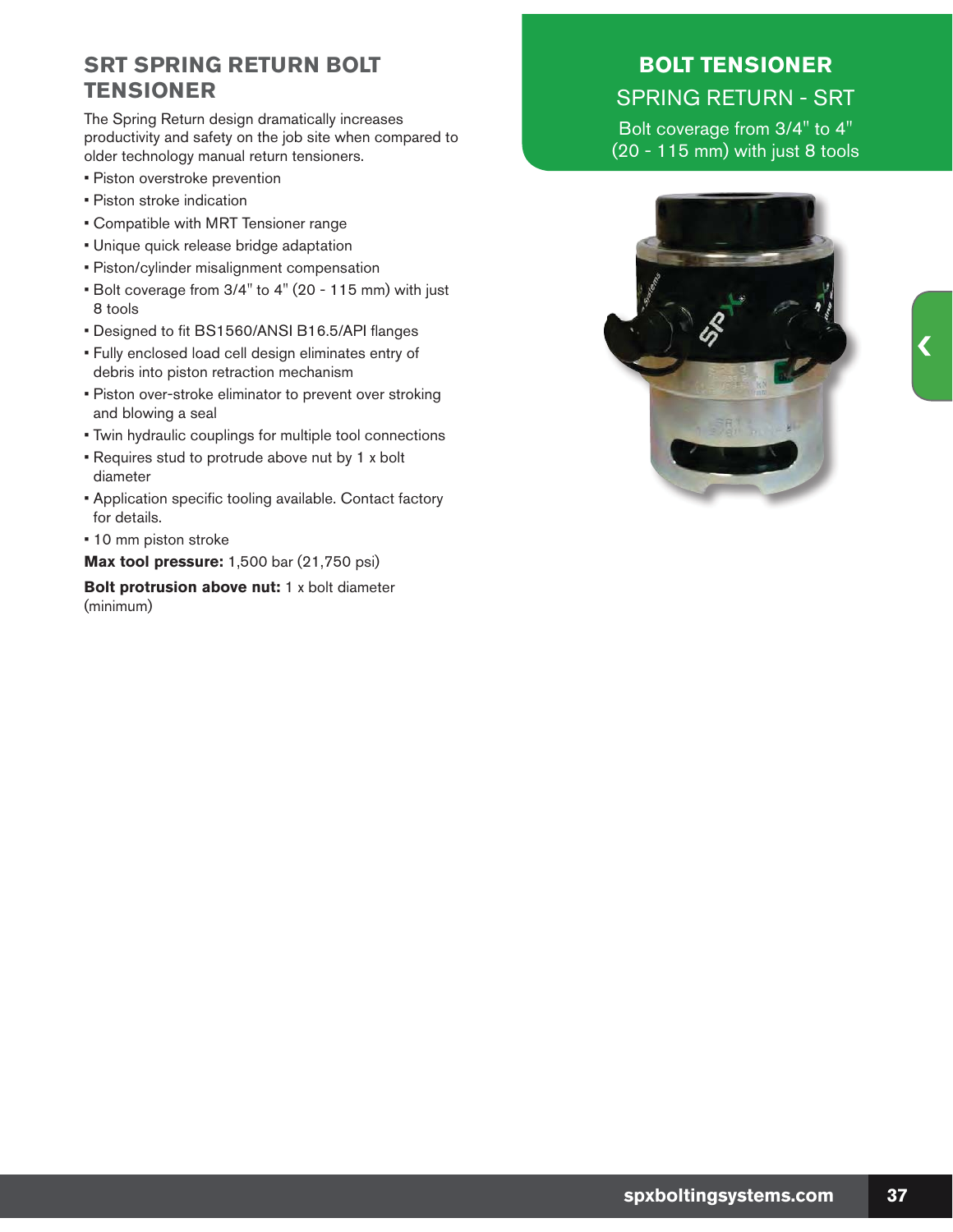## **BOLT TENSIONER**  SPRING RETURN - SRT

Bolt coverage from 3/4" to 4" (20 - 115 mm) with just 8 tools

**Piston stroke:** 10mm **Max tool pressure:** 1,500 bar (21,750 psi) **Bolt protrusion above nut:** minimum 1 x bolt diameter



|                                          |                                    |                          |                                                                                                                         | <b>Specifications and Dimensional Data</b> |                                           |      |                 |                 |                                                    |           |                          |                 |                          |                                                                                                                       |  |
|------------------------------------------|------------------------------------|--------------------------|-------------------------------------------------------------------------------------------------------------------------|--------------------------------------------|-------------------------------------------|------|-----------------|-----------------|----------------------------------------------------|-----------|--------------------------|-----------------|--------------------------|-----------------------------------------------------------------------------------------------------------------------|--|
| (Tool Reference)<br><b>Stud Diameter</b> |                                    |                          |                                                                                                                         |                                            | <b>Tool Load</b><br><b>Hydraulic Area</b> |      |                 | Approx Wt.      | <b>Minimum Bolt</b><br><b>Protrusion Above Nut</b> |           |                          |                 |                          |                                                                                                                       |  |
| <b>Load Cell</b>                         |                                    | <b>Adaptor Kit</b>       |                                                                                                                         | <b>Adaptor Kit</b>                         |                                           |      |                 |                 |                                                    |           |                          | Imp bolts       |                          | met bolts                                                                                                             |  |
| Order No.                                | <b>Imperial</b>                    | Order No.                | <b>Metric</b>                                                                                                           | Order No.                                  | Lbf                                       | kN   | in <sup>2</sup> | mm <sup>2</sup> | $\mathbf{h}$                                       | <b>kg</b> | in                       | mm              | in                       | mm                                                                                                                    |  |
| (SRT0)                                   | 3/4"                               | <b>SRTAS000002</b>       | <b>M20</b>                                                                                                              | <b>SRTAS000006</b>                         | 35,971                                    | 160  | 1.654           | 1.067           | 3.1                                                |           | 0.75                     | 19              | 0.79                     | 20                                                                                                                    |  |
| <b>SRTAS000001</b>                       | 7/8                                | <b>SRTAS000004</b>       | M22                                                                                                                     | <b>SRTAS000008</b>                         |                                           |      |                 |                 |                                                    | 1.4       | 0.87                     | 22              | 0.87                     | 22                                                                                                                    |  |
| (SRT1)                                   | 1"                                 | <b>SRTAS010003</b>       | <b>M24</b>                                                                                                              | <b>SRTAS010007</b>                         |                                           |      |                 |                 |                                                    |           | 0.98                     | 25              | 0.94                     | 24                                                                                                                    |  |
| <b>SRTAS010001</b>                       | $\overline{\phantom{a}}$           |                          | <b>M27</b>                                                                                                              | <b>SRTAS010009</b>                         | 62,950                                    | 280  | 2.894           | 1.867           | 6                                                  | 2.7       | $\overline{\phantom{a}}$ | $\Box$          | 1.06                     | 27                                                                                                                    |  |
|                                          | $1 - 1/8$                          | <b>SRTAS010005</b>       | $\omega$                                                                                                                |                                            |                                           |      |                 |                 |                                                    |           | 1.14                     | 29              | $\mathbb{Z}^2$           | $\overline{a}$                                                                                                        |  |
|                                          | 1 <sup>n</sup>                     | <b>SRTAS020003</b>       | <b>M24</b>                                                                                                              | <b>SRTAS020011</b>                         |                                           |      |                 |                 |                                                    |           | 0.98                     | 25              | 0.94                     | 24                                                                                                                    |  |
| (SRT2)                                   | $\blacksquare$                     | $\overline{\phantom{a}}$ | M27                                                                                                                     | <b>SRTAS020013</b>                         |                                           |      |                 |                 |                                                    |           | $\blacksquare$           | $\Box$          | 1.06                     | 27                                                                                                                    |  |
| <b>SRTAS020001</b>                       | $1 - 1/8$                          | <b>SRTAS020005</b>       | <b>M30</b>                                                                                                              | <b>SRTAS020014</b>                         | 101.169                                   | 450  | 4.652           | 3.001           | 9                                                  | 4.1       | 1.14                     | 29              | 1.18                     | 30                                                                                                                    |  |
|                                          | $1 - 1/4$                          | <b>SRTAS020007</b>       | M33                                                                                                                     | <b>SRTAS020015</b>                         |                                           |      |                 |                 |                                                    |           | 1.26                     | 32              | 1.30                     |                                                                                                                       |  |
|                                          | $1 - 3/8$ "                        | <b>SRTAS020009</b>       | <b>M36</b>                                                                                                              | <b>SRTAS020016</b>                         |                                           |      |                 |                 |                                                    |           | 1.38                     | 35              | 1.42                     |                                                                                                                       |  |
|                                          | $1 - 1/4$                          | <b>SRTAS030003</b>       | M33                                                                                                                     | <b>SRTAS030011</b>                         |                                           | 660  | 6.822           | 4,401           | 11.9                                               | 5.4       | 1.26                     | $\overline{32}$ | 1.30                     |                                                                                                                       |  |
| (SRT3)                                   | $1 - 3/8$ "                        | <b>SRTAS030005</b>       | <b>M36</b>                                                                                                              | <b>SRTAS030012</b>                         | 148.381                                   |      |                 |                 |                                                    |           | 1.38                     | 35              | 1.42                     |                                                                                                                       |  |
| <b>SRTAS030001</b>                       | $1 - 1/2$ "                        | <b>SRTAS030007</b>       | M39<br><b>SRTAS030013</b><br><b>M42</b><br><b>SRTAS030014</b><br>M39<br><b>SRTAS040014</b><br>M42<br><b>SRTAS040015</b> |                                            |                                           |      |                 |                 |                                                    | 1.5       | 38                       | 1.54            |                          |                                                                                                                       |  |
|                                          | $1 - 5/8$ "                        | <b>SRTAS030009</b>       |                                                                                                                         |                                            |                                           |      |                 |                 |                                                    |           | 1.61                     | 41              | 1.65                     |                                                                                                                       |  |
|                                          | $1 - 1/2$                          | <b>SRTAS040004</b>       |                                                                                                                         |                                            |                                           |      |                 |                 |                                                    |           | 1.5                      | 38              | 1.54                     |                                                                                                                       |  |
|                                          | $1 - 5/8$ "                        | <b>SRTAS040006</b>       |                                                                                                                         |                                            |                                           |      |                 |                 |                                                    |           | 1.61                     | 41              | 1.65                     |                                                                                                                       |  |
| (SRT4)                                   | $1 - 3/4"$                         | <b>SRTAS040008</b>       | M45                                                                                                                     | <b>SRTAS040016</b>                         | 224,820                                   | 1000 | 10.335          | 6,668           | 18.5                                               | 8.4       | 1.73                     | 44              | 1.77                     |                                                                                                                       |  |
| <b>SRTAS040001</b>                       | $1 - 7/8$ "                        | <b>SRTAS040010</b>       | <b>M48</b>                                                                                                              | <b>SRTAS040017</b>                         |                                           |      |                 |                 |                                                    |           | 1.89                     | 48              | 1.89                     | 33<br>36<br>33<br>36<br>39<br>42<br>$\overline{39}$<br>42<br>45<br>48<br>52<br>56<br>60<br>64<br>68<br>70<br>÷,<br>72 |  |
|                                          | $2^{\scriptscriptstyle\mathsf{H}}$ | <b>SRTAS040012</b>       | $\blacksquare$                                                                                                          |                                            |                                           |      |                 |                 |                                                    |           | 2.01                     | 51              |                          |                                                                                                                       |  |
|                                          | 2 <sup>n</sup>                     | <b>SRTAS050004</b>       | M <sub>52</sub>                                                                                                         | <b>SRTAS050012</b>                         |                                           |      |                 |                 |                                                    |           | 2.01                     | 51              | 2.05                     |                                                                                                                       |  |
|                                          | $2 - 1/4"$                         | <b>SRTAS050006</b>       | M56                                                                                                                     | <b>SRTAS050013</b>                         |                                           |      |                 |                 |                                                    |           | 2.24                     | 57              | 2.20                     |                                                                                                                       |  |
| (SRT5)                                   | ÷,                                 |                          | <b>M60</b>                                                                                                              | <b>SRTAS050015</b>                         |                                           |      |                 |                 |                                                    |           | ÷,                       | ÷,              | 2.36                     |                                                                                                                       |  |
| <b>SRTAS050001</b>                       | $2 - 1/2$                          | <b>SRTAS050008</b>       | M64                                                                                                                     | <b>SRTAS050016</b>                         | 337,230                                   | 1500 | 15,504          | 10,003          | 30.4                                               | 13.8      | 2.52                     | 64              | 2.52                     |                                                                                                                       |  |
|                                          | $\mathbb{Z}^2$                     |                          | <b>M68</b>                                                                                                              | <b>SRTAS050018</b>                         |                                           |      |                 |                 |                                                    |           | ÷,                       | ÷.              | 2.68                     |                                                                                                                       |  |
|                                          | $\blacksquare$                     |                          | <b>M70</b>                                                                                                              | <b>SRTAS050020</b>                         |                                           |      |                 |                 |                                                    |           | $\overline{a}$           | $\overline{a}$  | 2.76                     |                                                                                                                       |  |
|                                          | $2 - 3/4"$                         | <b>SRTAS050010</b>       | $\Box$                                                                                                                  | ÷,                                         |                                           |      |                 |                 |                                                    |           | 2.76                     | 70              | ä,                       |                                                                                                                       |  |
|                                          | $2 - 3/4"$                         | <b>SRTAS060004</b>       | M72                                                                                                                     | <b>SRTAS060014</b>                         |                                           |      |                 |                 |                                                    |           | 2.76                     | 70              | 2.83                     |                                                                                                                       |  |
| (SRT6)                                   | 3"                                 | <b>SRTAS060006</b>       | <b>M76</b>                                                                                                              | <b>SRTAS060016</b>                         |                                           |      |                 |                 |                                                    |           | 2.99                     | 76              | 2.99                     | 76                                                                                                                    |  |
| <b>SRTAS060001</b>                       | $\Box$                             |                          | <b>M80</b>                                                                                                              | <b>SRTAS060018</b>                         | 562,050                                   | 2500 | 25.84           | 16,671          | 50.7                                               | 23        | $\mathcal{L}$            | $\mathcal{L}$   | 3.15                     | $80\,$                                                                                                                |  |
|                                          | $3 - 1/4"$                         | <b>SRTAS060008</b>       | <b>M85</b>                                                                                                              | <b>SRTAS060020</b>                         |                                           |      |                 |                 |                                                    |           | 3.27                     | 83              | 3.35                     | $\overline{85}$                                                                                                       |  |
|                                          | $3 - 1/2$                          | <b>SRTAS060010</b>       | <b>M90</b>                                                                                                              | <b>SRTAS060022</b>                         |                                           |      |                 |                 |                                                    |           | 3.50                     | 89              | 3.54                     | 90                                                                                                                    |  |
|                                          | $3 - 1/2$                          | <b>SRTAS070004</b>       | <b>M90</b>                                                                                                              | <b>SRTAS070010</b>                         |                                           | 3200 |                 | 21,339          | 70.5                                               |           | 3.50                     | 89              | 3.54                     | 90                                                                                                                    |  |
| (SRT7)                                   | $\overline{\phantom{a}}$           |                          | M95                                                                                                                     | <b>SRTAS070012</b>                         | 719,424                                   |      | 33.076          |                 |                                                    | 32        | $\overline{a}$           | $\Box$          | 3.74                     | 95                                                                                                                    |  |
| <b>SRTAS070001</b>                       | $3 - 3/4"$                         | <b>SRTAS070006</b>       | <b>M100</b>                                                                                                             | <b>SRTAS070014</b>                         |                                           |      |                 |                 |                                                    |           | 3.74                     | 95              | 3.94                     | 100                                                                                                                   |  |
|                                          | 4"                                 | <b>SRTAS070008</b>       | $\blacksquare$                                                                                                          |                                            |                                           |      |                 |                 |                                                    |           | 4.02                     | 102             |                          |                                                                                                                       |  |
|                                          | 4"                                 | <b>SRTAS080004</b>       | M105                                                                                                                    | <b>SRTAS080010</b>                         |                                           |      |                 |                 |                                                    |           | 4.02                     | 102             | 4.13                     | 105                                                                                                                   |  |
| (SRT8)                                   | L.                                 | $\overline{a}$           | M110                                                                                                                    | <b>SRTAS080012</b>                         | 921,762                                   | 4100 | 42,377          | 27,340          | 99.2                                               | 45        | $\mathbb{Z}^2$           | ÷.              | 4.33                     | 110                                                                                                                   |  |
| <b>SRTAS080001</b>                       | $4 - 1/4$ "                        | <b>SRTAS080006</b>       | M115                                                                                                                    | <b>SRTAS080014</b>                         |                                           |      |                 |                 |                                                    |           | 4.25                     | 108             | 4.53                     | 115                                                                                                                   |  |
|                                          | $4 - 1/2$ "                        | <b>SRTAS080008</b>       | $\sim$                                                                                                                  | $\overline{\phantom{a}}$                   |                                           |      |                 |                 |                                                    |           | 4.49                     | 114             | $\overline{\phantom{a}}$ | $\sim$                                                                                                                |  |

Weight excludes puller sleeve

Need to order load cell and adapter kit to have complete tensioner

To convert to long tons, divide lbf by 2240. To convert to short tons, divide lbf by 2000.

All bolt diameters  $\leq 1"$  are UNC and all diameters  $>$  1" are 8UN. All metric threads are Metric Coarse.

**Bolting Systems® 38**